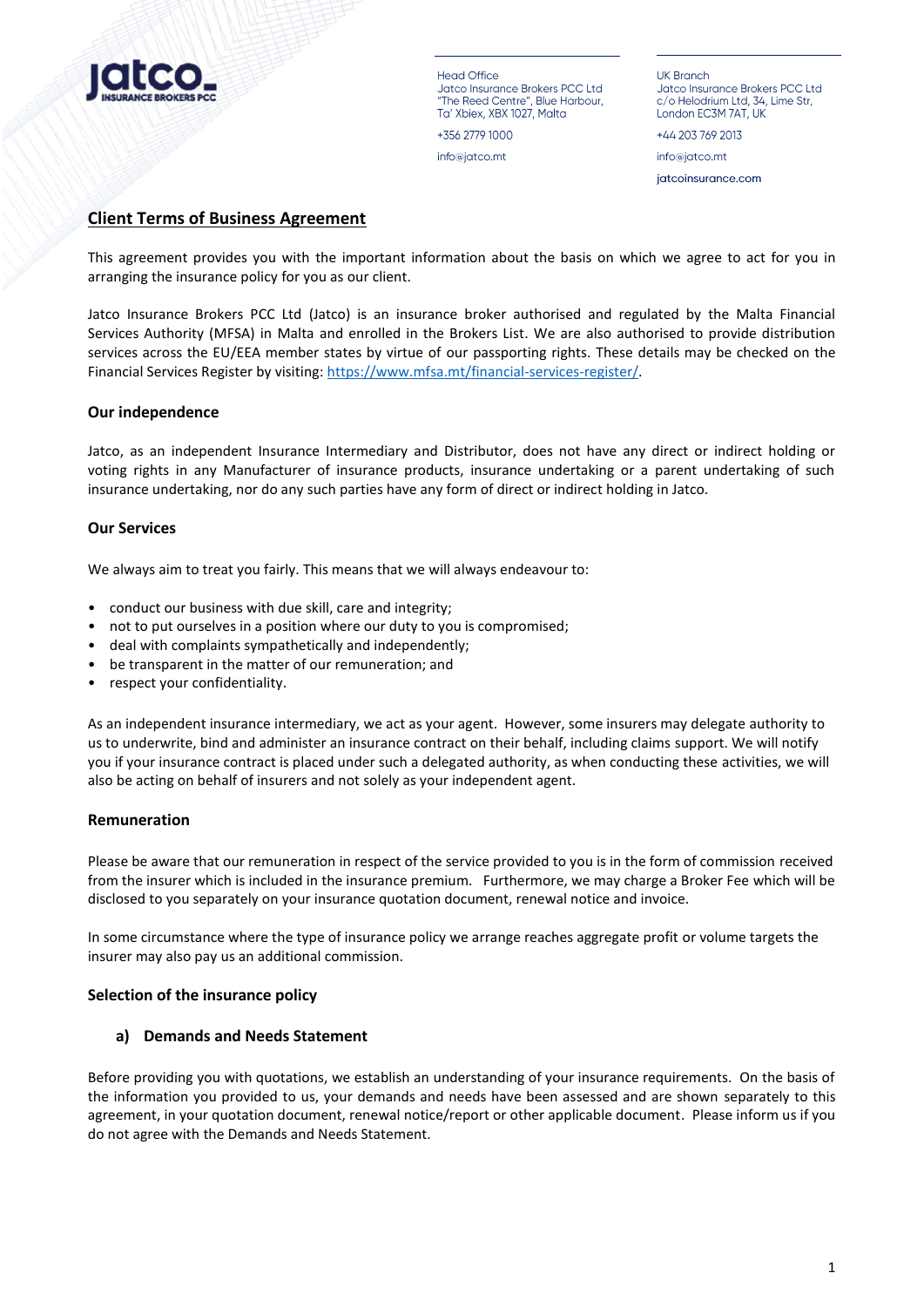

# **b) Fair analysis**

We are providing you with quotations for a selection of insurance policies following an impartial and comprehensive analysis of the market by assessing a sufficient range of products to ensure that your demands and needs may be suitably met.

As your proposed insurance broker on this policy, we are licenced to provide advice in relation to the insurance policies sold. Our advice as independent insurance brokers, is based on fair and personal analysis, and is being given in **our Demands and Needs Assessment and Statement**, as applicable.

For your guidance, please note that when we are not making a personal recommendation on the choice of product and therefore no advice is being given, this shall be stated in the above mentioned **Demands and Needs Assessment and Statement**, as applicable.

We have approached various underwriters in order to provide you with the requested quotation(s), including various terms and conditions. The quotation(s) of Underwriter(s) quoting for this risk are enclosed separately.

Premium including taxes and fees may be settled via bank transfer, cheque or in cash. Quotations are valid for a period of 30 days from date of the quote. The quoted premium may change subject to review by the underwriters upon receipt of the completed and signed proposal form.

## **Other important information on your quote**

Some of our quotes may being issued under our Computer Link Arrangements facilities with underwriters to ensure prompt and efficient issuing of your insurance quotations. This facility authorises us to issue quotations and insurance policies documentation for and on behalf of the said underwriters.

Your quote may also be issued under a Binding Authority Agreement with Underwriters, which is registered with and approved by the MFSA, subject to specific terms and conditions.

Your quote may also be issued under a Risk Transfer Terms of Business Agreement with Insurance Undertakings. Such an arrangement confirms that the insurance undertaking assumes all the credit risk emanating from premium payment. This means that our credit risk is automatically eliminated, thus rendering the requirement for the maintenance of the 4% of the annual gross premium receivable, for solvency purposes, irrelevant. As an independent insurance broker, we shall place your interests first and hence this will not create any conflict of interest in the placement of your insurance policy.

Your quote may also be issued from Unauthorised insurers, and in such case please note the following:

- $\triangleright$  The insurer is not an undertaking authorised under the Insurance Business Act, 1998 and consequently, the management and solvency of the insurer are not supervised by the Malta Financial Services Authority;
- $\triangleright$  If the insurer becomes insolvent, you may not be protected by the Protection and Compensation Fund established by the Insurance Business Act, 1998;
- $\triangleright$  The insurer may not have a general representative in Malta and you may have difficulty in suing or executing judgement against the insurer;
- $\triangleright$  The law applicable to the contract is outlined in your policy document, should you wish to review this, please advise us accordingly;
- $\triangleright$  Any premiums to be paid in respect of a contract and any claim that may arise out of the contract may have to be paid in foreign currency which is subject to foreign exchange rate fluctuations.

If your quote is issued with Lloyd's, kindly be aware of certain details and safeguards undertaken in the interest of Policyholders. These are set out with the following provisions, which will be endorsed on and will form part of the Policy:-

A. Relationship between correspondent and Lloyd's: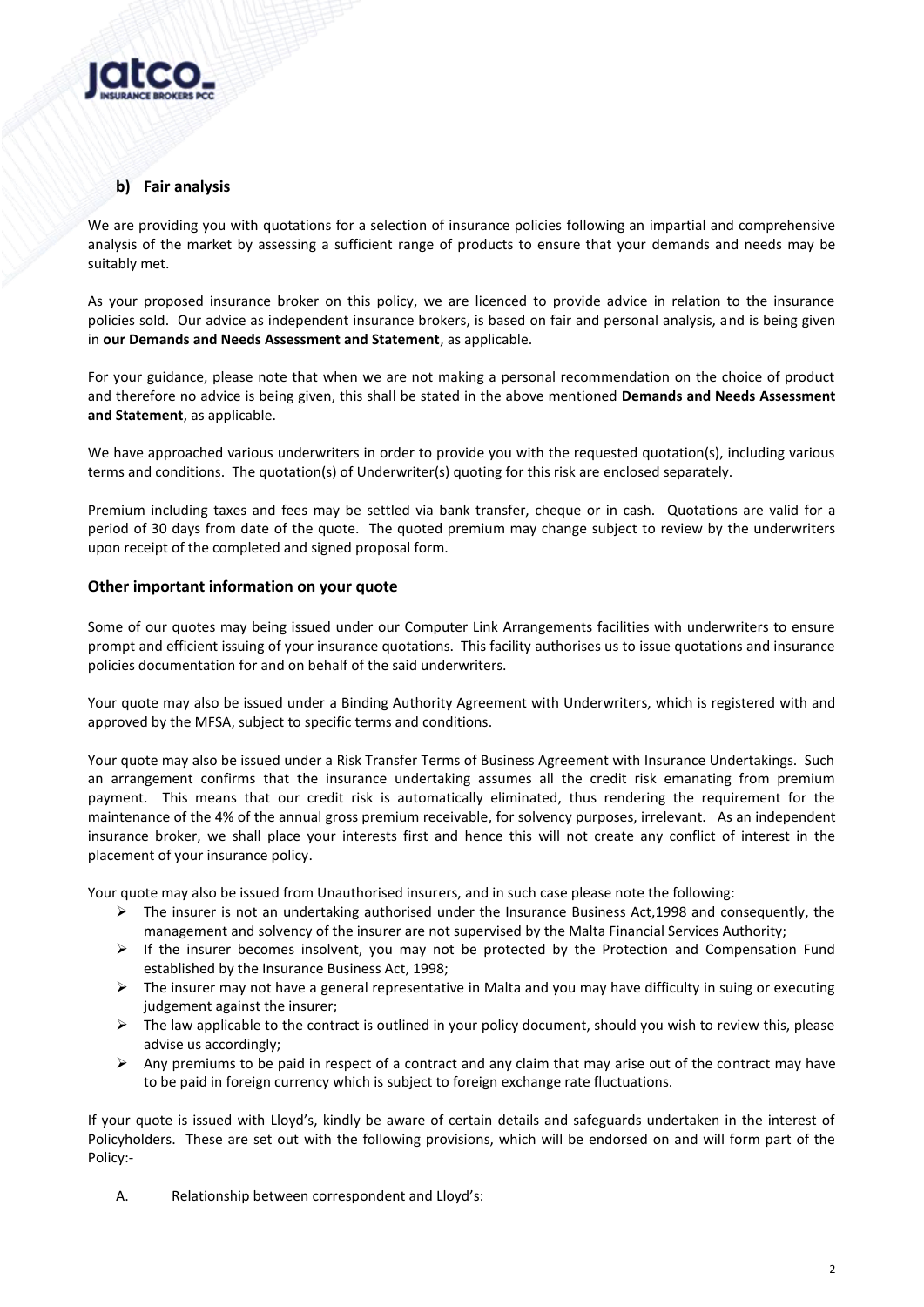

This document is issued by a correspondent acting as a Coverholder under a Binding Authority with members of Lloyd's.

B. Insurance underwritten with several liability:

A contract of insurance underwritten at Lloyd's is underwritten with several liability, each member for his own part and not one for another, and if the liability of each member is accepted, solely for his own account.

C. Compensation for insolvency:

In the event of a particular member of Lloyd's being unable to meet its liabilities arising out of insurance business written in Malta by such member, the Lloyd's New Central Fund may be made available, at the discretion of the Council of Lloyd's, for that purpose. In addition, members of Lloyd's contribute to the Protection and Compensation Fund established in terms of Maltese Law in respect of insurance business written in Malta through Maltese coverholders approved by Lloyd's. In the eventuality of claims remaining unpaid due to the insolvency of a member of Lloyd's represented by a Maltese coverholder, limited compensation may be available to the policyholder from that Fund.

D. Lloyd's representative in Malta: Any summons, notice or process to be served upon members of Lloyd's may be served upon Lloyd's Malta Limited of 171, Old Bakery Street, Valletta, VLT 1455, Malta, which has authority to accept service, and to enter an appearance on behalf of those members.

## **Disclosure of information by you**

Kindly note that insurers must be presented with a fair and complete statement of the nature of any risk submitted to them and all circumstances material to the insurance must be disclosed. Failure to make full disclosure of relevant facts, both before the contract of insurance commences and throughout the duration of the contract, may prejudice your position with Underwriters. This means that a policy may be cancelled, claims may not be paid and you may encounter difficulty in trying to purchase insurance elsewhere. Please note that underwriters may appoint their own surveyor prior to undertaking any restitution work on a property in the event of a claim.

#### **Choice of Law and Jurisdiction**

The insurance policy shall be subject to the law and jurisdiction as stated in the insurance policy document.

#### **Compensation**

A Protection and Compensation Fund is established in Malta and may be available, if applicable, to pay for claims against an insurer, which remain unpaid because the insurer becomes insolvent. These claims must be in respect of protected risks situated in Malta.

## **Claims handling**

We will provide claims handling services during the period of our appointment as your Broker. These services can be continued beyond that point by mutual agreement but will be subject to additional remuneration.

Upon receiving the required information from you, our claims handling services include: the notification of the claim or circumstances to insurers; the communication of reports and correspondence in connection with the claim between appropriate parties; and arranging the collection and/or settlement of the claim in accordance with market practice and the terms and conditions of your contract.

Our claim handling services will not be provided in the event that claims are to be dealt with by you with insurers directly. Where we collect claims payments these will be remitted to you as quickly as possible. However, we will not remit claims monies to you before we have received these from insurers.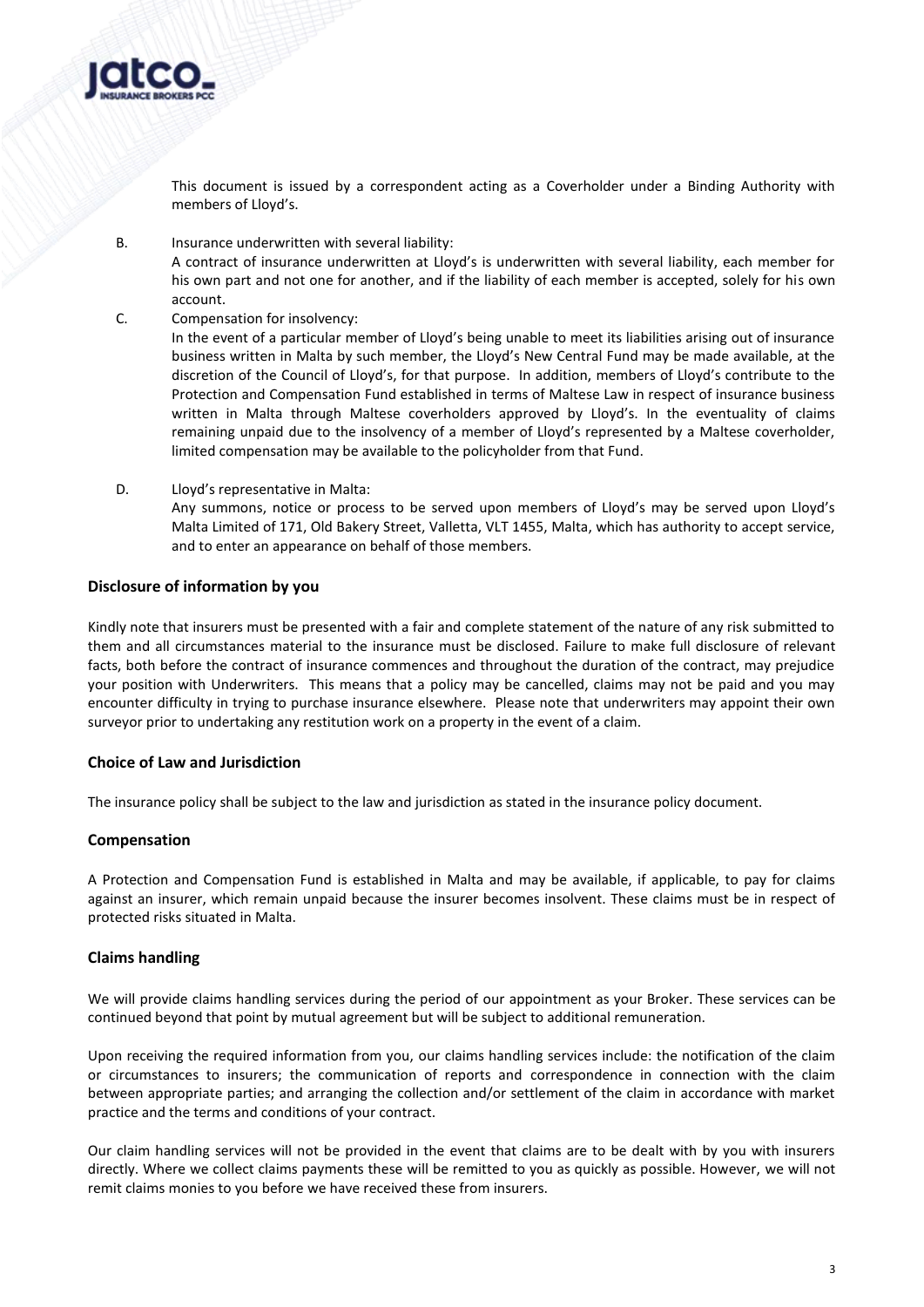

We may be granted authority by insurers, for example under a binding authority or a claims settling authority, to settle claims on behalf of the insurers directly. We settle such claims made within the terms and conditions of the authority granted and the insurance policy.

## **Complaints handling**

Our goal is to deliver superior services to our customers and to successfully meet their needs and expectations. However, we understand that despite our best efforts, sometimes you might not be fully satisfied with some aspects of our service. For this purpose, we put in place an internal procedure to deal with any complaints in a fair, effective and timely manner.

In the event of a complaint on our service to you, please provide the relevant information about the reasons of your dissatisfaction including your policy number, the details of the complaint and any actions you have already taken to our Complaints Manager, Ms Roberta Saglimbene on the following email address: [roberta@jatco.mt.](mailto:roberta@jatco.mt) Your complaint will be acknowledged upon receipt and we will provide information about the way we will handle your complaint and will give you a response without unnecessary delay, and where possible, not later than fifteen working days.

Any complaint relating to the terms and conditions of the policy or the cover within will be forwarded to your insurer for their actioning. If you prefer you may refer such complaints directly to the insurer under your policy.

If you are still not happy with the way in which a complaint has been handled, you may also refer your complaint to The Office of the Arbiter for Financial Services, established under the Arbiter for Financial Services Act, 1st Floor, St Calcedonius Square, Floriana FRN 1530 Malta, Freephone (for local calls): 80072366, Tel: (+356) 21249245, email [complaint.info@financialarbiter.org.mt.](mailto:complaint.info@financialarbiter.org.mt) You can download a complaint form (available in Maltese and English) from [www.financialarbiter.org.mt](http://www.financialarbiter.org.mt/) refer to the page "For Consumers" and proceed to "Submit a Complaint"."

#### **Documentation**

This client terms of business agreement is accompanied by our quotation document, the Demands and Needs Statement and the Insurance Product Information Document (IPID)/ Summary of Cover for each product. These documents provide a summary of the features of the product offered, including any applicable warranties or endorsements. If these are not available, please always refer to the Policy Wording.

We strongly recommend that you go through all the above-mentioned documentation provided before making your final decision. We are very happy to answer any queries you may have as well as set up a meeting with you to go through them together, to assist you in making your decision. It is important to keep such documentation safe for future reference.

All written communications will be made in English language. Verbal communications will be made in English or Maltese language. The methods of communication used shall be via phone conversations, electronic mail, postal mail, or any other form of communication as necessary, unless your objection to such is received by us in writing.

#### **Renewal of Policy**

In the event that you decide to purchase an insurance policy, we will contact you on an annual basis to obtain your instructions on the renewal of your insurance policy, prior to the date of renewal.

#### **Cancellation**

Your policy document will contain details of any cancellation rights. Where a cancellation period is applicable to your policy this will usually start from the date the policy starts or when you receive the policy documentation, whichever occurs later. If you cancel your policy within this period and the terms of the policy allow, you may receive a refund of your premium. Usually, the Insurer will make a charge for the time the policy was 'on risk' however, in some instances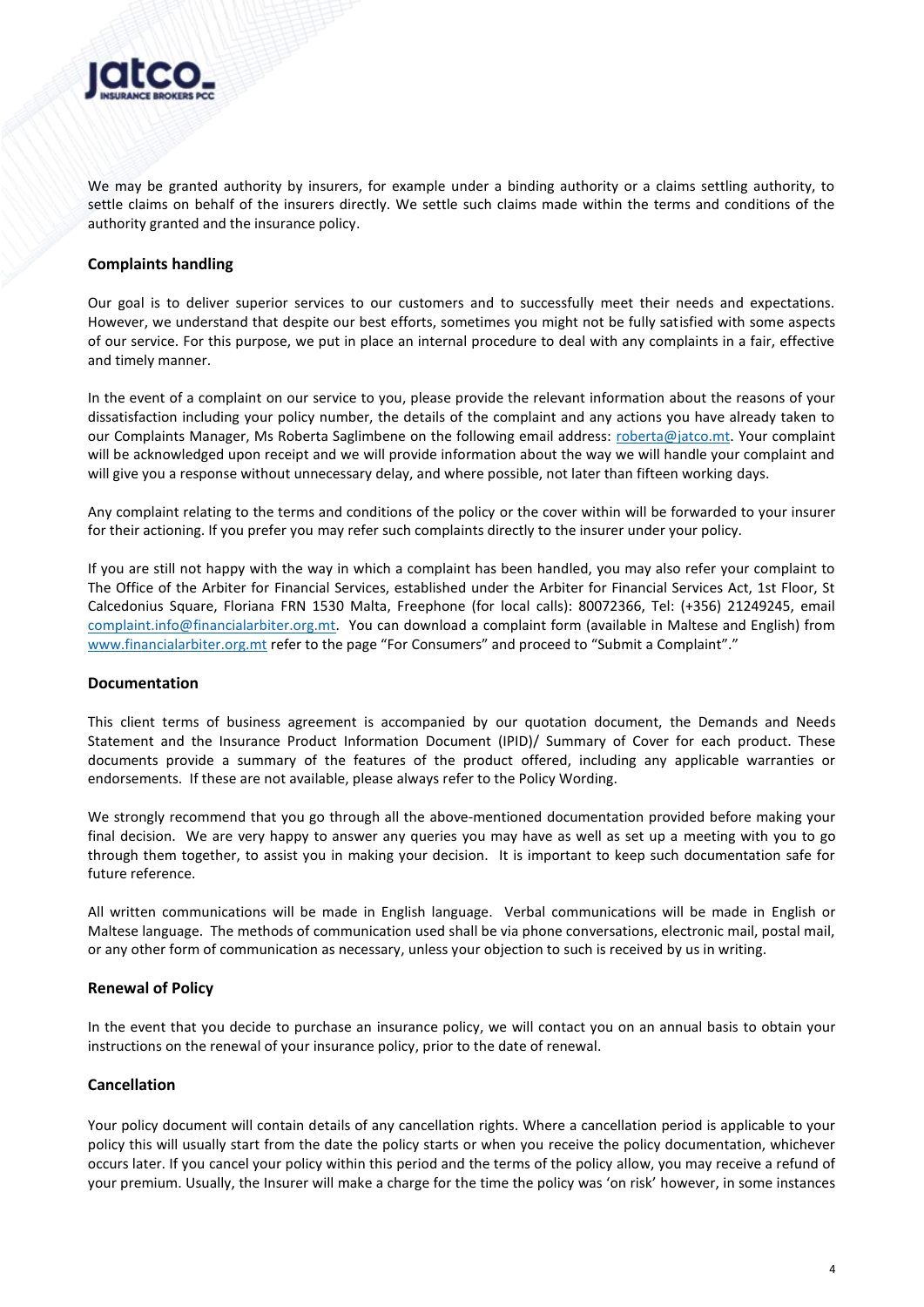

a full year's premium will be payable and there will be no refund. You will need to return the insurance certificate and any other official documents with your written instructions to cancel the policy.

## **Data Protection Notice**

By means of this Data Protection Notice we Jatco Insurance Brokers PCC Ltd, would like to provide you with information as to how and why we process your personal data as defined by the Data Protection Act, 2018 and the General Data Protection Regulations (GDPR) (Regulation (EU) 2016/679).

We process your personal data as may be necessary in order to provide you with the particular insurance product or service that you request of us and to administer the same. We process such data for the purpose of providing you with quotations, underwriting, risk assessment, claims handling and any other purpose for which we may be obliged or authorized to process such data by or under any law, statutory and/or contractual requirement, including that of preventing, detecting or suppressing insurance fraud. For these same purposes, we may need to transfer your personal data to third parties including but not limited to service providers (insurance companies and agents), surveyors, repairers, loss adjusters, investigators, credit reference agencies, bank and insurance associations. Such third parties may be local or foreign, and may form part of an international organisation or a group of companies. Personal data may also be obtained from other sources including but not limited to insurance companies' systems.

We remind you that you are required to provide personal data since failure to provide such data may result in not being able to provide a suitable insurance product or service. Furthermore, you are requested to notify us immediately if there is any material change in risk or change in any other personal information provided, to ensure that information held by us is accurate at all times.

We also remind you of your rights in line with data protection laws and regulations, which are as follows:

- Right to information, on the type of data requested, the reasons for and how we process your personal data.
- Right of access, which is your right to obtain from us confirmation as to whether personal data concerning you is being processed, where and for what purpose. Furthermore, upon your request, we shall provide you with a copy of your personal data, free of charge, in a structured, commonly used, electronic and machine-readable format, to ensure data transparency and data portability. We acknowledge that you have the right to transmit this data to any other party.
- Right to object to the processing of your personal data and to direct marketing
- Right of rectification/ correction of the personal data concerning you.
- Right to be forgotten, that is your right to have your personal data erased, no longer processed, cease further dissemination of the data, and potentially have third parties halt processing of the data where the personal data is no longer relevant to the purposes for which the information was originally collected and processed. You can withdraw your consent or object to the processing of personal data concerning you, or where the processing of your personal data does not comply with the GDPR. At the same time, we remind you of our requirements, in terms of the Companies Act (Cap. 386) and the General Data Protection Guidelines – Guidelines for the Promotion of Good Practice – Insurance Business Sector to retain your personal data for a minimum period of ten (10) years following the lapse/ cancellation of your insurance product/ service. Your data shall be stored/ archived securely in line with GDPR requirements. Hence, erasure of personal data may be requested following this time-frame.
- Right to withdraw consent, to processing your personal data.
- Right to restrict, the processing of your personal data.
- Right to portability, that is your right to receive a copy of your personal data in a commonly used machinereadable format, and to request to have the data transferred to any other parties.
- Right to object to automated decision-making, including profiling which is the processing of personal data for the purpose of evaluating personal aspects in order to make predictions about you based on a series of statistical deductions.